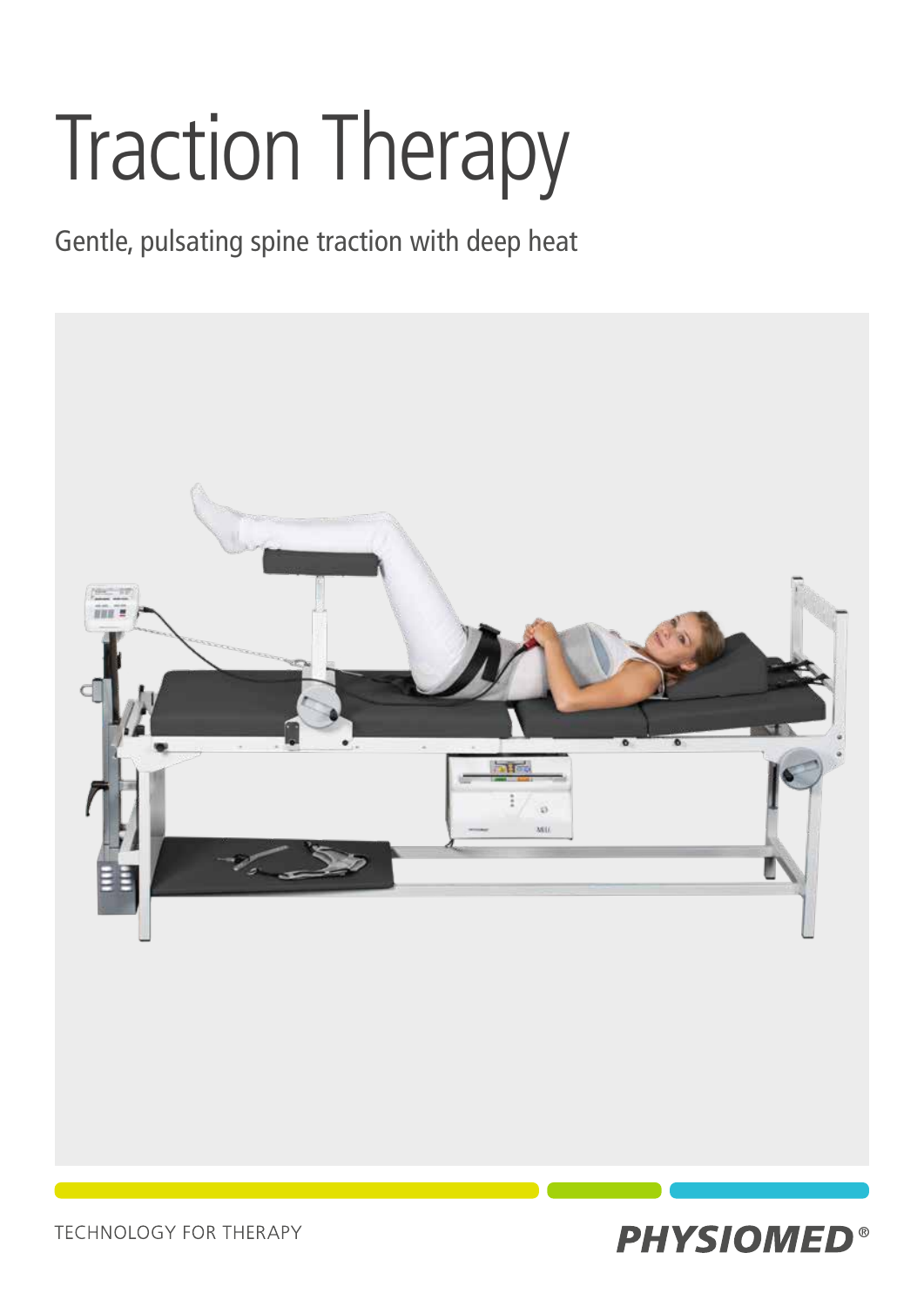## TRAComputer/MiLi

### Traction therapy with deep heat



Using the TRAComputer, traction is applied on the horizontal plane, while exact metering is possible due to the application of relief-bringing intermittent and pulsed traction. Aside from 60 programs with various traction sequences, individual therapy times, patient weight and pulse frequency can be entered over the control key pad. The gentle gradual increase of traction avoids psychogenic stress to the patient. Furthermore, during relaxation periods, minimum traction is maintained to provide permanent relief to the joint for the duration of the treatment. For safety sake, prior to treatment the patient is handed the emergency off switch.

Besides lumbar and cervical traction, with additional accessories shoulder, elbow, hip, knee, hand and thoracic spine can also be treated.

The MiLi microwave therapy unit can be used with the TRA-Computer or on its own. The electromagnetic waves are directly converted into heat in the lower-lying water-containing tissue for an elasticising effect and metabolic stimulation of structures surrounding the spinal cord, coupled with hyperaemisation and increased phagocyte function.

The following configurations are available:

- » Traction therapy unit TRAComputer with couch and diathermy unit MiLi
- » Traction therapy unit TRAComputer with couch
- » Diathermy unit MiLi with couch



Cervical traction with the TRAComputer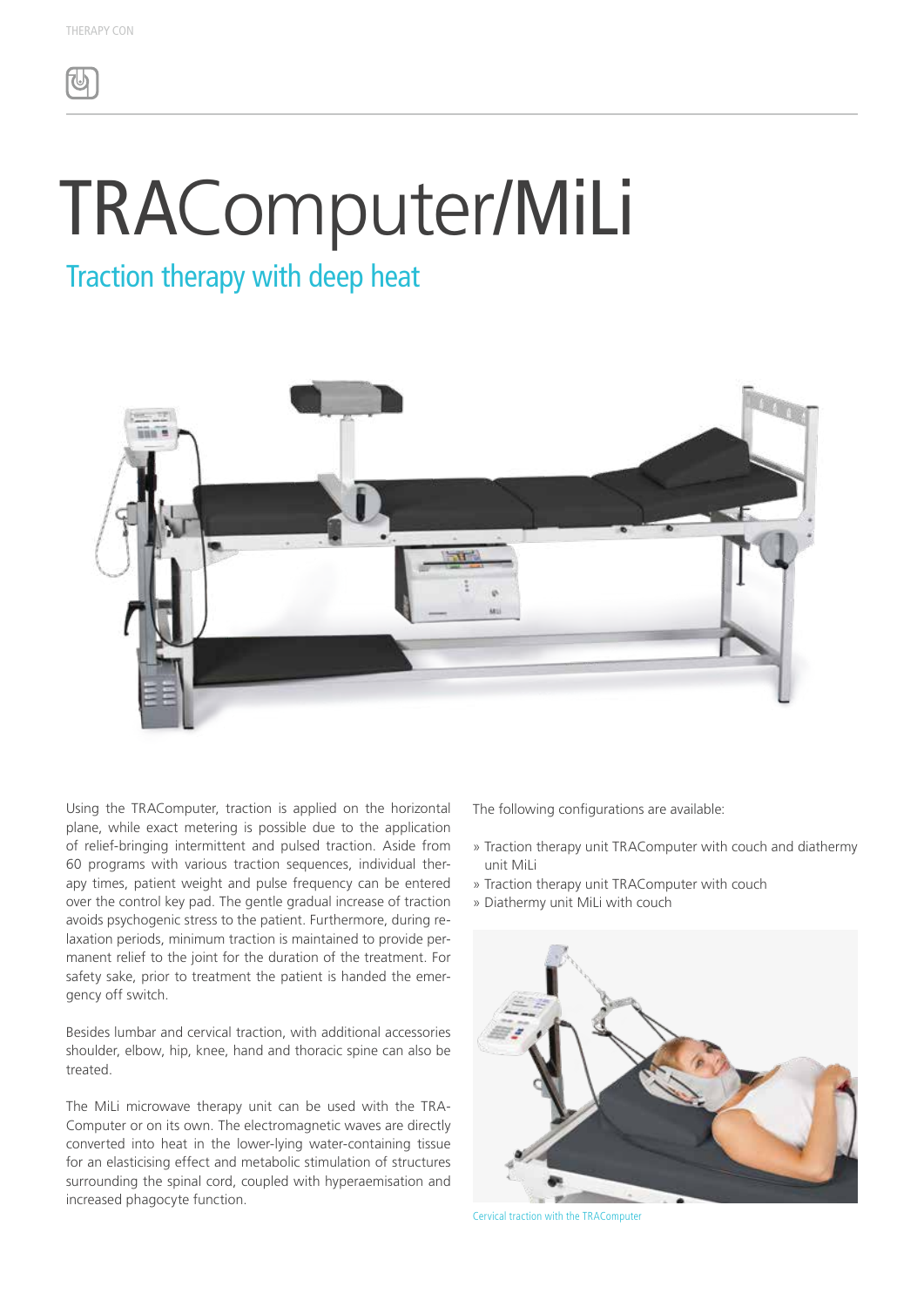### Traction therapy

Traction or decompression therapy has been successfully used in physical medicine for centuries. The main application areas are cervical, lumbar and hip joint therapy. With the assistance of additional belts other joints can also be treated. The recognised spinal traction therapy effects relief to the spine and surrounding tissue. Reducing pressure on the intervertebral foramen (IVF) relieves the intervertebral based on traction forces on the vertical plane, which in combination with the strong physical stressing of the patient, may cause psychogenic muscle tension and blood stasis. By contrast, horizontal traction proexact metering and pulsed or dynamic intermittent traction relief.

A combination of traction and high frequency therapy can achieve cumulative and potentiating effects.





#### SPECIAL FEATURES

#### Traction therapy / TRAComputer

Intermittent and dynamic pulsed traction

Individual setting of traction power, pulsation and treatment time

#### Lumbar and cervical traction

Optional: hip, knee, shoulder, thoracic vertebra, hand and elbow joint traction

Patient's weight can be taken into account

Emergency-off switch

#### GENERAL FEATURES

Intuitive control with touch screen and numeric keypad

Comprehensive overview of the therapy parameters

Fastest therapy start: direct program selection or over patient card (option)

1 Extensive program selection with visualisation of traction charts

Option: patient card for saving personal therapy programs

#### SPECIAL FEATURES

#### Microwave therapy / MiLi

Power output in ten steps from 20–200 W

 $(2)$ Three separately selectable treatment areas across couch Stationary or cyclical automatic longitudinal treatment: easy individual adjustment of the defined treatment zone Automatic metering monitoring

#### GENERAL FEATURES

Intuitive operation with touch screen

| Comprehensive overview of the therapy parameters |  |  |  |
|--------------------------------------------------|--|--|--|
|--------------------------------------------------|--|--|--|

Fastest therapy start: direct or through indications index

#### Traction couch

3 Rolling section to avoid frictional losses

- 4 Height-adjustable leg rest with belt
- 5 Height-adjustable head rest

6 Pillow

7

Shelf for accessories

#### TECHNICAL DATA

#### TRAComputer: Protection class 1, type B Power connection  $230 V \pm 10 \%$ Mains frequency 50 Hz Current consumption 350 mA Power consumption 80 VA Traction 1–60 daN Dimensions (W x H x D) 190 x 1050 x 560 mm Weight 18 kg

| Milit                  |                    |
|------------------------|--------------------|
| Protection class       | 1, Typ B           |
| Power connection       | 230 V ±10 %        |
| Mains frequency        | 50 Hz              |
| Current consumption    | 2.2A               |
| Power consumption      | 720 VA             |
| Operating frequency    | 2450 MHz           |
| Power output max.      | 200 W              |
| Dimensions (W x H x D) | 340 x 250 x 850 mm |
| Weight                 | 28 kg              |
|                        |                    |

| Traction couch:                            |                                            |
|--------------------------------------------|--------------------------------------------|
| Dimensions (W x H x D)<br>without leg rest |                                            |
| without TRAComputer<br>with TRAComputer    | 830 x 970 x 2120 mm<br>830 x 970 x 2240 mm |
| Load capacity of<br>treatment surface      | 160 kg                                     |
| Weight                                     | ca. 75 kg                                  |

#### STANDARD ACCESSORIES

| for TRAComputer, MiLi and traction couch: |
|-------------------------------------------|
| [1] Emergency-off switch                  |
| [1] Leg rest with belt                    |
| [1] Operating instructions                |
| [1] Pillow                                |
| [1] Shelf for accessories                 |
| [1] Traction set cervical spine           |
| [1] Traction set lumbar spine             |
|                                           |